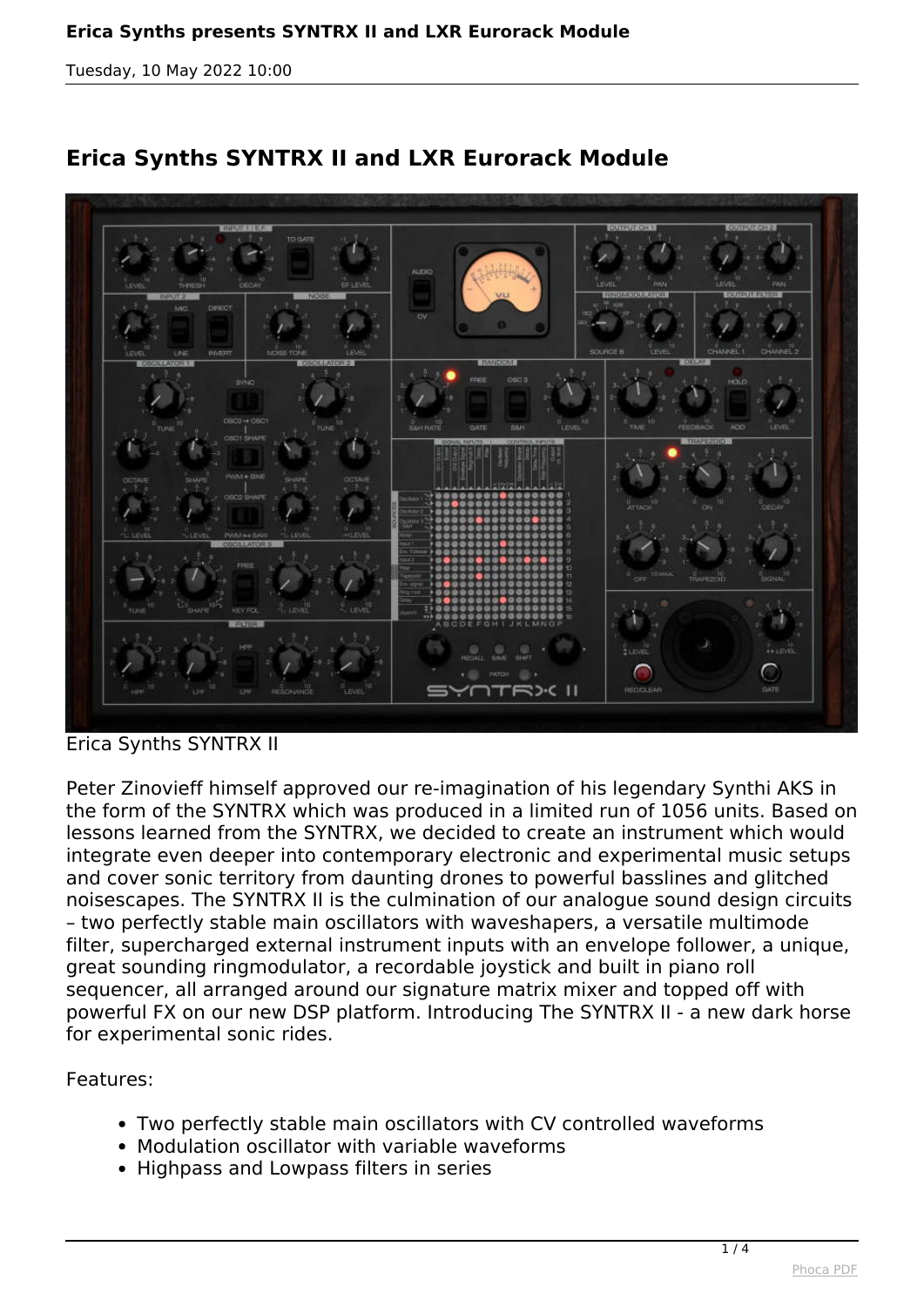## **Erica Synths presents SYNTRX II and LXR Eurorack Module**

*Tuesday, 10 May 2022 10:00*

- *Free running or gate synced sample and hold circuit*
- *Multi-colour noise generator*
- *DC coupled instrument inputs with signal inversion and envelope follower*
- *Ringmodulator of unique design*
- *Looping trapezoid envelope generator and VCA*
- *Two output VCAs*
- *Signal meter with a dedicated audio/CV output*
- *FX section with great sounding Delay and Reverb*
- *Recordable Joystick Analogue patch matrix with 3 attenuation levels in each patch point*
- *254 patch memory*
- *Piano roll sequencer*
- *Two CV inputs*
- *Gate input*
- *DIN5 MIDI Input (CV and Gate) and MIDI Thru*
- *Two assignable outputs*
- *Headphone output*

*Available summer 22'*

*LXR Eurorack Module*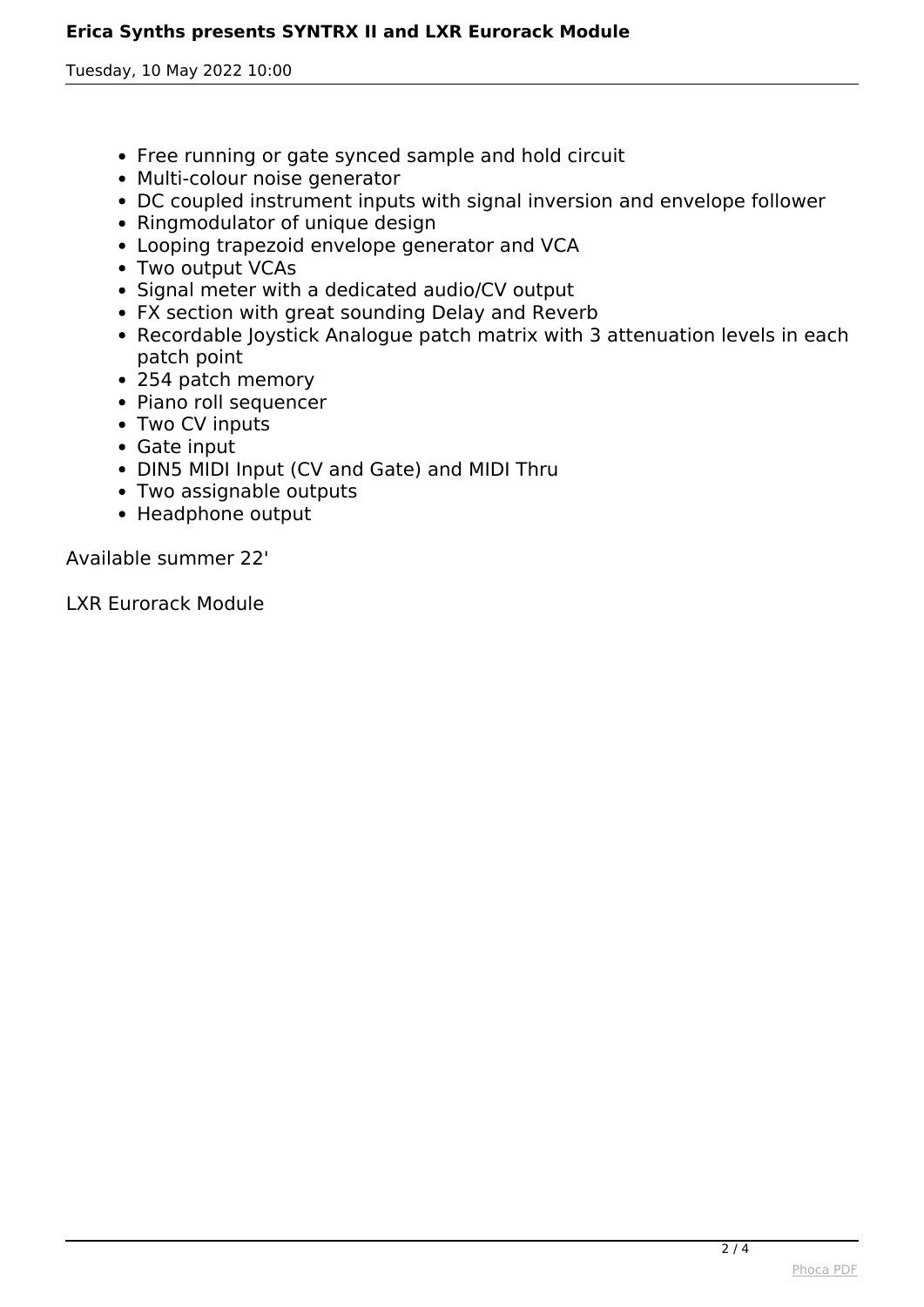*Tuesday, 10 May 2022 10:00*



*The LXR-02, a fully-fledged digital drum machine with an integrated sequencer by Sonic Potions and Erica Synths, was launched less than a year ago and it quickly gained instant recognition among sound designers and preforming musicians. Due to the popularity of this design, we decided to create a a compact and greatsounding eurorack module based on the sound engine of the LXR-02. While retaining the core interface of the LXR-02, this module adds the essential eurorack ingredient - assignable CV control over parameters. Introducing the LXR eurorack module - a digital percussion and bassline powerhouse for your rack!*

*Features:*

- *6 drum/percussion voices*
- *3 voices can be used as basslines*